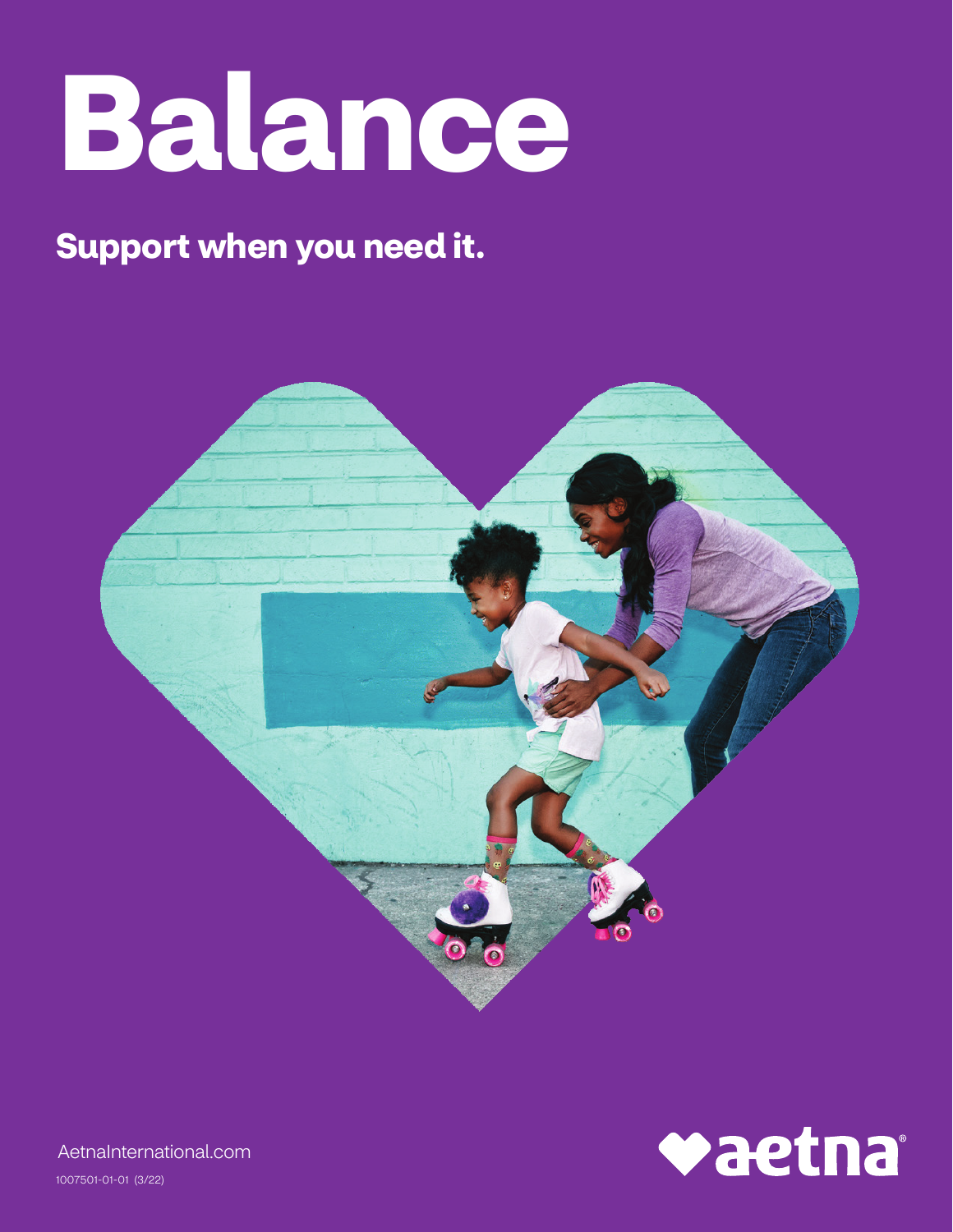# **Find balance at work, at home and everywhere in between**

## **Three ways to get help when you need it**

Kids, jobs, bills, health, world events. Life — it happens to all of us. Whether you can use a little help with everyday issues or you find yourself in a crisis situation, your Employee Assistance Program or EAP is here for you. It's completely confidential and there's no additional cost — not even a copay.



### **1 Employee Assistance Program (EAP) — confidential assistance at no cost**

#### **Local referrals**

Let our work-life specialists take the burden off of you. They can save you time and energy by researching and vetting the services you need, so you can explore your options. EAP will always speak with a resource and get more information before referring them to you. They can help with finding resources like:

- Child or adult caregivers
- Financial and legal professionals
- Moving and home repair specialists

#### **Therapeutic Counseling**

You and your covered family members have access to free and confidential support when facing a personal, family, health or workplace problem. Talk with a professional who can help you deal with things like stress and anxiety, relationships, substance use, and loss and grief.

- Multilingual, 24/7, worldwide support
- 5 therapeutic counseling sessions per issue per year
- Referrals to local counselors who can see you in person (depending on your plan and your location) at a later scheduled date

#### **Life Coaching available outside of the U.S.**

Personal growth and self-discovery can increase motivation you didn't even know you had. Our Life Coaches are here to provide you with new tools to be successful. They can help guide you towards finding a personal vision, determining specific goals, and creating an action plan.

#### **Manager Assistance available outside of the U.S.**

Do you have a local or international team to manage or need development coaching to help you handle the everyday challenges of management? Our experts will work with you to develop a schedule of practical support, helping you take control of your situation and make day-to-day progress.

#### **Aware Mindfulness available outside of the U.S.**

Our mindfulness-based stress reduction technique can work alone or in combination with any of the above services. We'll put you in touch with a professional for one-on-one support to help develop concentration skills, improve your sense of well-being, teach you coping mechanisms to manage stress and more.

It's easy to get started — log in to **[AetnaInternational.com](https://www.aetnainternational.com/)**, your secure member website and go to the Well-being page to learn more.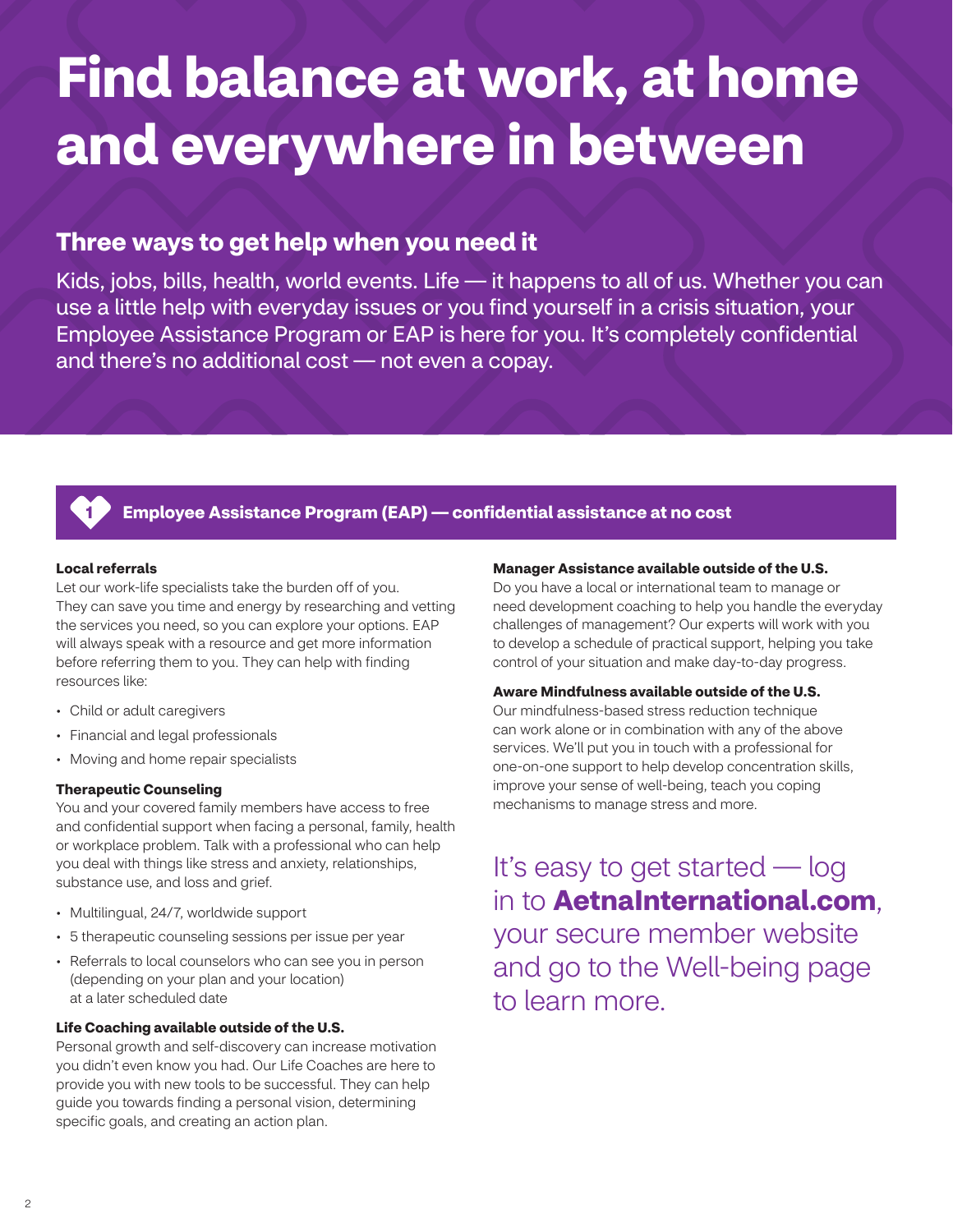

#### **2 iConnectYou — EAP on the go outside the U.S.**

When based outside of the United States, you can access your EAP through the iConnectYou app on your portable device or mobile phone. This app gives you secure, confidential access to clinical counselors and work-life experts. You'll be able to connect to a professional by phone, instant message, text (SMS) or video chat.

#### **How to get started**

Download the "iConnectYou" app from the App Store or Google Play. Then enter one of the following passcodes to complete your registration.

- • Argentina: AetnaArt
- • Australia: AetnaAus
- • Austria: AetnaAustria
- • Bahamas: AetnaBah
- • Bangladesh: AetnaBan
- • Barbados: AetnaBar
- • Belize: AetnaBel
- Bolivia: AetnaBol
- • Bosnia: AetnaBos
- • Brazil: AetnaBra
- • Cambodia: AetnaCam
- • Canada: AetnaCan
- • Cayman Islands: AetnaCay
- • Chile: AetnaChile
- • China: AetnaChi
- • Colombia: AetnaCol
- • Costa Rica: AetnaCos
- • Denmark: AetnaDen
- • Dominican Republic: AetnaDR
- Democratic Republic of Congo: AetnaDRC
- • United Arab Emirates: AetnaDub
- • Ecuador: AetnaEcu

- • El Salvador: AetnaEls
- • Ethiopia: AetnaEth
- • Finland: AetnaFin
- • France: AetnaFra
- • Germany: AetnaGerm
- • Greece: AetnaGre
- • Guam: AetnaGuam
- • Guatemala: AetnaGua
- • Guyana: AetnaGuy
- Haiti: AetnaHai
- • Honduras: AetnaHon
- Hong Kong: AetnaHK
- • Indonesia: AetnaIndo
- India: AetnaInd
- Italy: AetnaIta
- Iraq: AetnaIraq
- • Jamaica: AetnaJam
- • Japan: AetnaJap
- • Kosovo: AetnaKos
- • Lebanon: AetnaLeb
- • Madagascar: AetnaMad
- • Malaysia: AetnaMal
- • Mexico: AetnaMex
- • Monaco: AetnaMon
- • Netherlands: AetnaNeth
- • Nicaragua: AetnaNic
- • Norway: AetnaNor
- • Panama: AetnaPan
- • Paraguay: AetnaPar
- • Peru: AetnaPeru
- • Philippines: AetnaPhi
- • Qatar: AetnaQat
- • Rwanda: AetnaRwa
- • Singapore: AetnaSng
- South Africa: AetnaSOA
- • South Korea: AetnaSKor
- • Spain: AetnaSpa
- • Suriname: AetnaSuri
- • Switzerland: AetnaSwi
- Thailand: AetnaThai
- Trinidad and Tobago: AetnaTrTo
- United Kingdom: AetnaUK
- • Uruguay: AetnaUru
- • Venezuela: AetnaVen
- • Vietnam: AetnaVie
- • Yemen: AetnaYem

#### **3 Wysa\* — emotional and mental health support, your way**

Feel empowered to take control of your emotional and mental health, even when life seems out of control. Wysa is free to Aetna International members and can give you the immediate and confidential support you need, when you need it with:

- 24/7 conversational support with a text-based chat bot
- 150+ self-help tools and exercises to develop mental strength and resilience
- A professionally trained human coach when you want a more personal approach

#### **Download Wysa to your mobile device to get started on your mental well-being journey:**

- **1.** Go to **[WysaBuddy.app.link/AetnaMember](https://wysabuddy.app.link/aetnamember)** or scan this QR code
- **2.** Choose a nickname (all conversations are anonymous, so don't use your real name)
- **3.** If asked, enter your referral code: Aetna20M5W